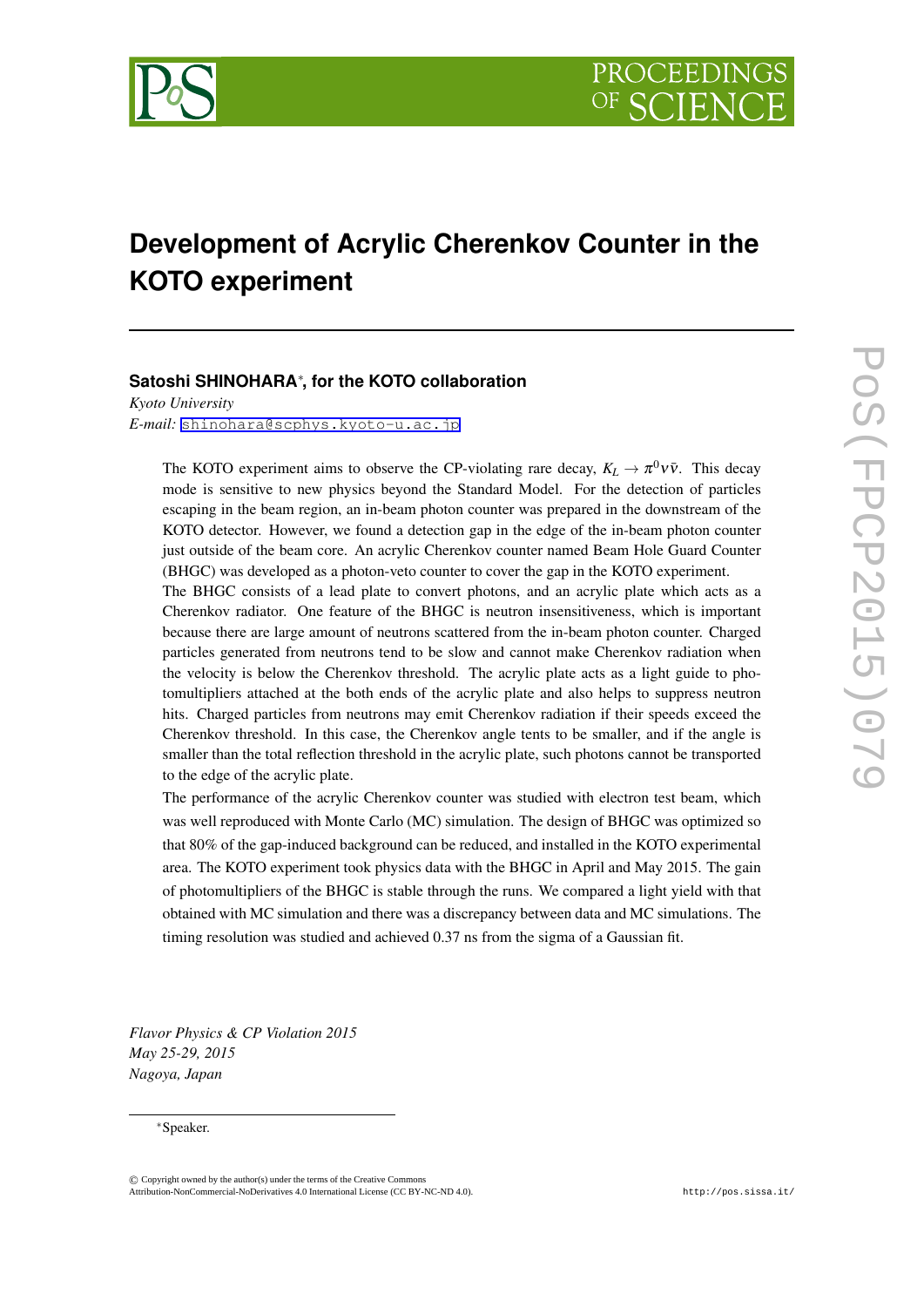### 1. The KOTO experiment and in-beam photon detector

The KOTO experiment at the Japan Proton Accelerater Research Complex (J-PARC) aims to observe the CP-violating rare decay,  $K_L \to \pi^0 \nu \bar{\nu}$ . The branching ratio of this decay mode is suppressed in the Standard Model  $(2.4 \times 10^{-11})$  and its theoretical uncertainty is small  $(2\%)$  [1]. Therefore, this decay mode is sensitive to new physics beyond the Standard Model (SM) [2].

We identify the signal  $K_L \to \pi^0 \nu \bar{\nu}$  by detecting a single  $\pi^0$  reconstructed from two photons, and requiring that there are no observable particles other than the two photons. In order to ensure it, we need a hermetic veto system with high detection efficiency (Figure 1). For the detection of particles escaping in the beam region, an in-beam photon counter was prepared in the downstream of the KOTO detector (Figure 2).

We found, however, a detection gap in the edge of the in-beam photon counter just outside of the beam core. This gap makes 11 background events at the SM level sensitivity for the  $K_L \to \pi^0 \nu \bar{\nu}$ search. In order to reduce them to less than 0.1 events, we need to prepare a new detector to cover the gap. There are large amount of neutrons around the beam core. Because of this, a new detector is required to have low neutron efficiency as well as high photon efficiency.

## 2. Beam Hole Guard Counter (BHGC)

#### 2.1 Principle of the acrylic Cherenkov detector

We prepared a new photon-veto counter named Beam Hole Guard Counter (BHGC) to cover the gap. The BHGC consists of a lead plate to convert photons, and an acrylic plate which acts as a Cherenkov radiator. The BHGC was designed to be insensitive to neutrons with the following two steps.

The first step is a Cherenkov threshold. Charged particles generated from neutrons tend to be slow and cannot make Cherenkov radiation when the velocity is below the Cherenkov threshold.

The second is a total reflection threshold. The acrylic plate acts as a light guide to photomultiplier tubes (PMTs) attached at the both ends of the acrylic plate. Cherenkov radiation may be emitted if speed of charged particles generated from neutrons exceed the Cherenkov threshold. In this case, the Cherenkov angle tends to be smaller, and if the angle is smaller than the total reflection threshold in the acrylic plate, such photons cannot be transported to the edge of the acrylic plate (Figure 3).



Figure 1: A schematic view of the KOTO detector system and a typical  $K_L \to \pi^0 \nu \bar{\nu}$  decay.



**Figure 2:** A typical  $K_L \to 2\pi^0$  background event to be detected by BHGC.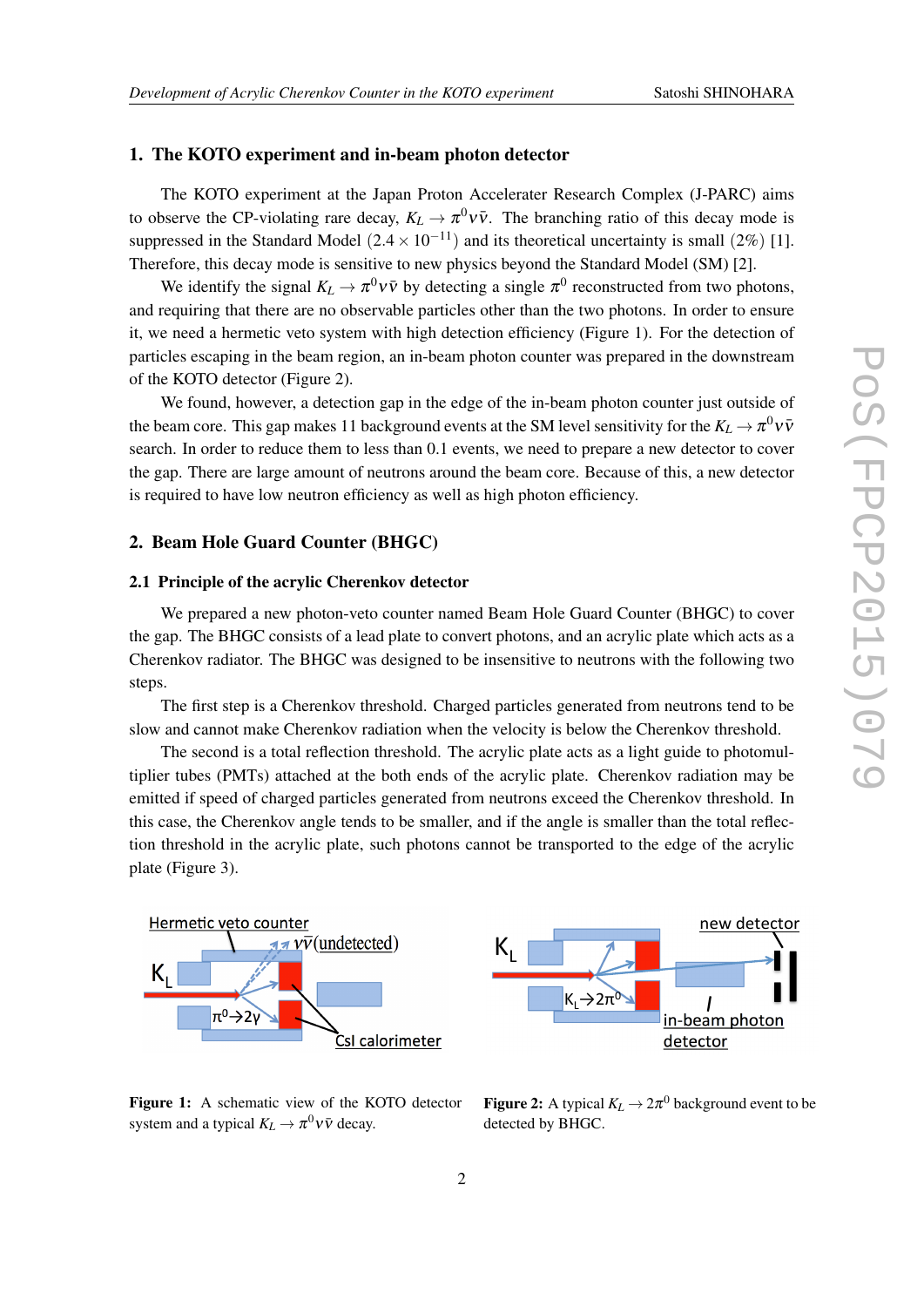

**Figure 3:** The principle of the BHGC. Cherenkov threshold:  $β > 0.67$ . Total reflection threshold:  $β > 0.89$ (normal incident).



Figure 4: A schematic view of the prototype module for the beam test. The test beam direction is the same as the *z* axis.



Figure 5: The position dependence of the light yields as a function of the beam *x* positons.

#### 2.2 Test for light yield

A test for light yield of the BHGC prototype module was performed using 500-MeV*/c* electron beam at the Research Center for Electron Photon Science, at Tohoku University in September 2014. The prototype module consists of an acrylic plate and 5-inch PMTs which are coupled to both ends of the acrylic plate with optical grease. The acrylic plate is 500 mm wide, 120 mm high, and 10 mm thick (Figure 4).

The light yield of the acrylic Cherenkov counter for the prototype module was measured as a function of the incident beam position. Figure 5 shows the results of the data and a MC simulation. The uniformity of the light yields within 14% was achieved with the sum of the both-end readouts. The MC simulation including the ray tracing inside the acrylic reproduced the data well within the statistical errors.

### 2.3 Design of the BHGC

The thickness of the lead plate and the position of the BHGC was optimized with MC simulations, because these are related to the photon efficiency and the counting rate.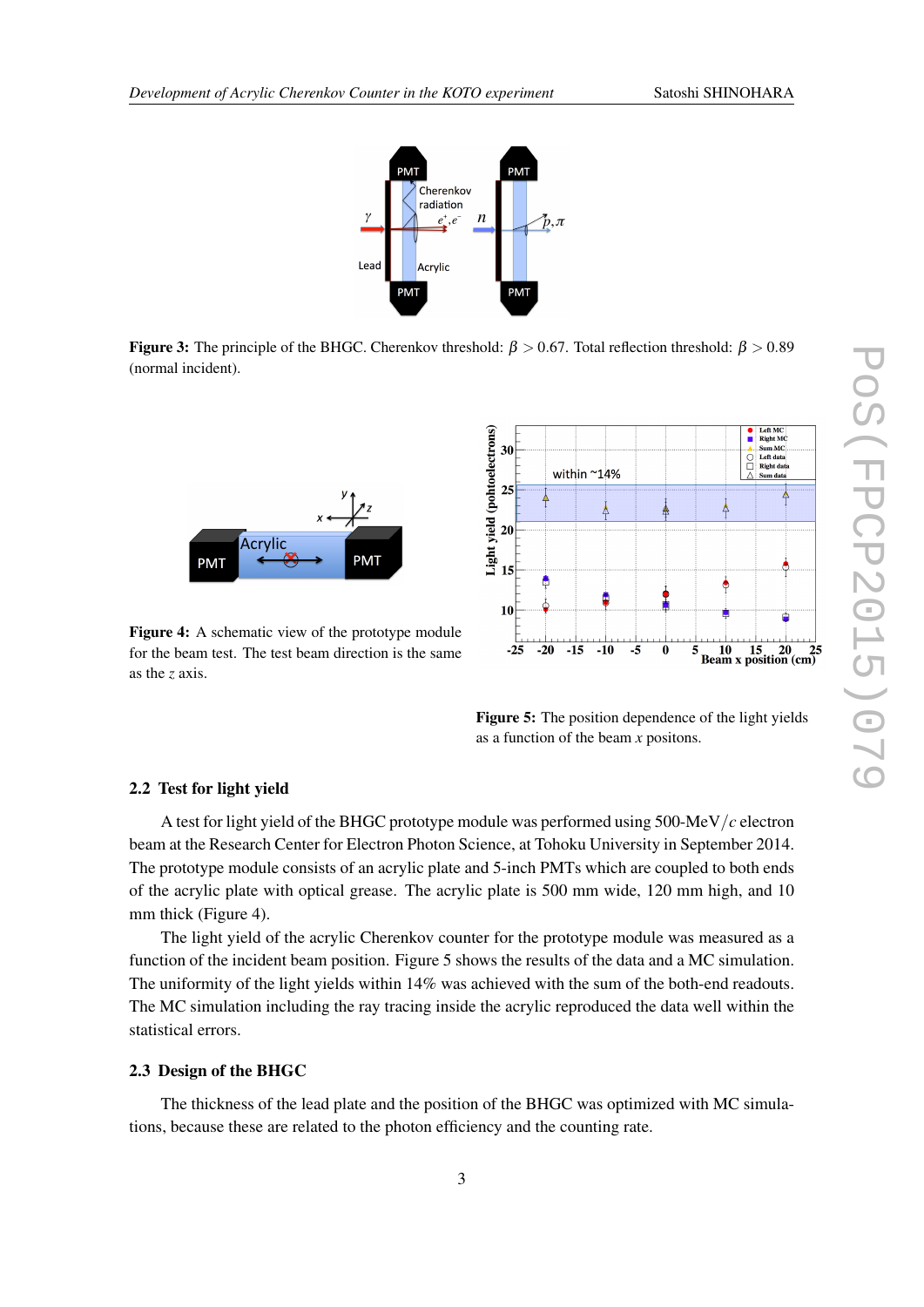

Figure 6: Gain stability through the runs.

Figure 7: The number of photoelectrons distribution.

The thickness of the lead plate was determined to be 9.6 mm. The position of the inner edge of the BHGC was determined to be 130 mm far from the beam axis. As a result, 80% of background events related to gap-going photons in the  $K_L \rightarrow 2\pi^0$  decay was estimated to be reduced in case that their energy is larger than 1 GeV. The single counting rate was also estimated to be 100 kHz, which is within a tolerable level for stable PMT operation.

After the design and construction, four BHGC modules were installed surrounding the beam at the most downstream of the KOTO experimental area in March 2015.

## 3. Performance of the BHGC

The KOTO experiment took physics data with the BHGC in April and May 2015. The data with BHGC was converted in the unit of the photoelectron using single photon information obtained from a light-emitting diode (LED) flushing trigger mixed in the physics runs. Figure 6 shows the stability of the single photoelectron gain of one BHGC channel for a part of the LED flushing triggers. Good stability was confirmed for all the channels through the period.

The light yield and timing resolution of each BHGC module were obtained using special runs, where upstream beam plug was closed to enhance high momentum muons or pions. In order to qualify the momentum, we further required hits of the in-beam photon detector, which consists of lead and aerogel sandwich with the Cherenkov threshold of 0.98 in  $\beta$ .

Figure 7 shows the light yield distribution of a BHGC module where the sum of the both ends was used. Because we used ultraviolet transparent acrylic for the actual BHGC module instead of normal acrylic for the case of the test beam, we expected the peak light yield was larger, and the expectation from MC simulation was 33 photoelectrons. However, we obtained the peak light yield of 25 photoelectrons from the special runs' data. We are investigating the reason of the discrepancy, although the stability of the light yield was confirmed with this method.

The timing resolution was studied using the timing difference of both ends as shown in Figure 8, where hit position was constrained in the overlapping region of the BHGC modules. We obtained the resolution of 0.37 ns from the sigma of a Gaussian fit. It shows the BHGC module was operated as expected from the timing property obtained in the test beam.